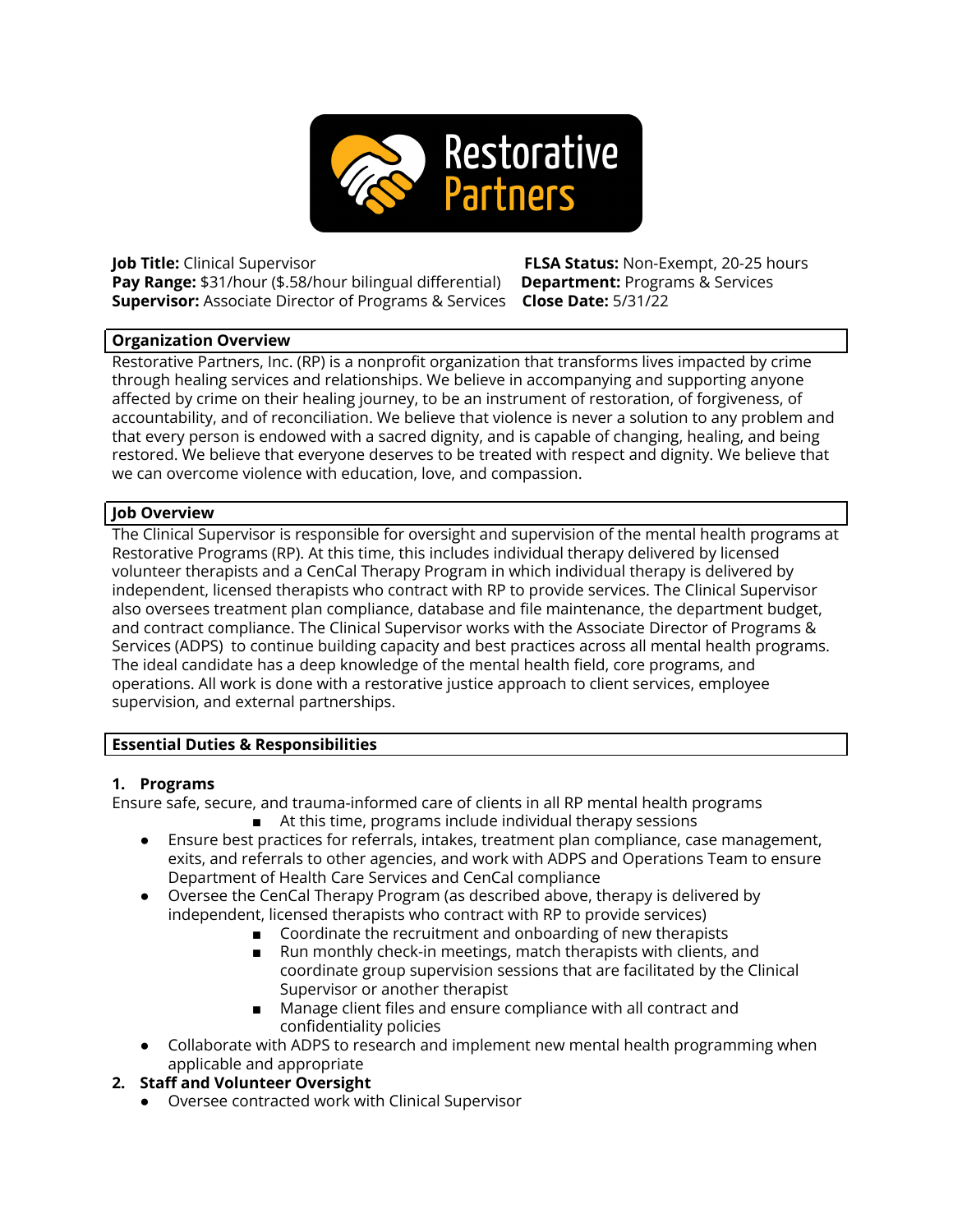- Oversee contracted therapists and any volunteer therapists
- Meet regularly with Housing Director, Resident Coordinators, Treatment Programs Manager, and AOD Interns for collaborative case management

## **3. Administrative Duties**

- Serve as the lead contact in contract compliance, as well as procedural and managerial conversations, with CenCal and any new partners
- Oversee management of Mental Health Programs in the Apricot database, including intakes and case notes, general database maintenance, and quality assurance of electronic and paper files
- Assist ADPS with data collection and analysis of outcomes
- ●
- Other duties as assigned.

## **Knowledge, Skills, Talents, & Abilities**

- Understands and practices a restorative justice approach to the criminal justice system
- Knowledge of SLO County service providers and nonprofit organizations that can assist with employment, education, housing, transportation, etc. support
- Ability to take initiative and independently plan, organize, coordinate, and implement work in various situations where numerous and diverse demands are involved
- Ability to organize and plan projects, handle multiple priorities, and anticipate problems and address them proactively
- Strong conflict management skills
- Ability to make independent decisions, maintain confidentiality, and exercise sound judgmentAbility to establish and maintain effective working relationships within and outside the work group and serve as a liaison for the organizational unit
- Ability to use active problem solving and effective interpersonal skills while interacting with front line contacts and community members: schools, businesses, government, faith organizations, etc.
- excellent verbal and written communication skills
- Experience working with diverse populations
- Ability to consistently demonstrate compassion, empathy, professionalism, and accountability
- Experience in the use of computers, common office equipment (fax, copier, printer, multi-line phone, scanner, etc.), and software systems including Microsoft Office Suite (Outlook, Word, Excel, Powerpoint) and Google Suite (Drive, Sheets, Docs, Calendar, etc.)

#### **Education and/or Experience**

- MSW or MFT required
- Minimum two years of experience working in the social service or criminal justice field
- Minimum two years as a manager or team supervisor
- Preferred Spanish/English bilingual
- Must be willing to complete Restorative Partners staff training including Restorative Practices, Cultural Competency, and ongoing training relevant to our work

## **Certificates, Licenses, Registrations**

- Preferred Group Facilitation Training (i.e. AVP, CBT, MRT, etc.)
- Preferred Motivational Interviewing Training
- Preferred Trauma-Informed Practices Training
- Preferred Mental Health First Aid
- Must agree to Mandatory Vaccination Policy